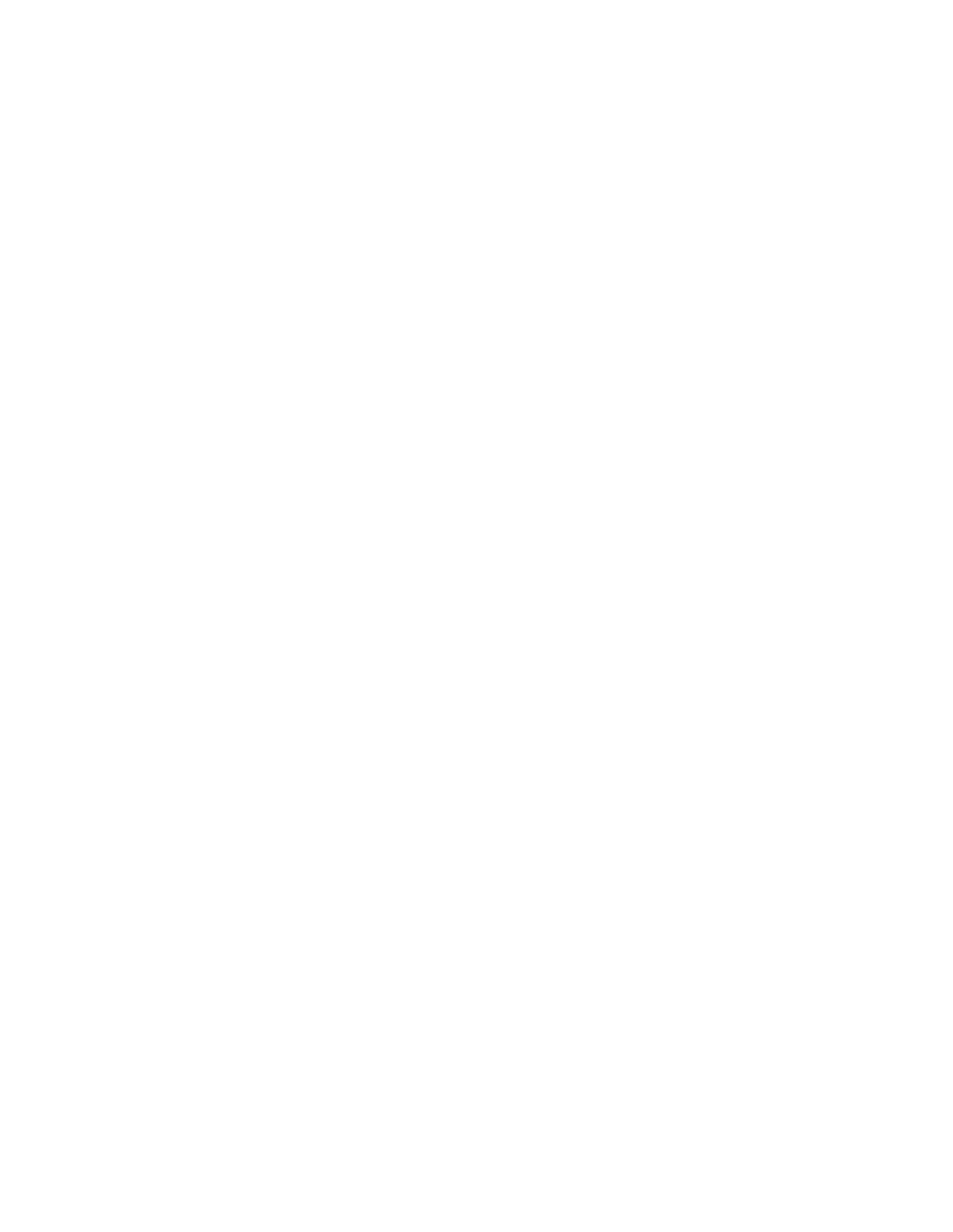# **Contents**

| 1.  |                                                                    |  |
|-----|--------------------------------------------------------------------|--|
| 2.  |                                                                    |  |
| 3.  |                                                                    |  |
| 4.  |                                                                    |  |
| 5.  |                                                                    |  |
| 6.  |                                                                    |  |
|     |                                                                    |  |
| 7.  |                                                                    |  |
| 8.  |                                                                    |  |
| 9.  | Complete stream-specific competency requirement(s)11               |  |
| 10. |                                                                    |  |
| 11. | Complete the PLAR Competency Demonstration form (Form A-2.2) 14    |  |
| 12. | Submit your PLAR Competency Demonstration form and documentation14 |  |
|     |                                                                    |  |
|     |                                                                    |  |
|     |                                                                    |  |
|     |                                                                    |  |
|     | How to Self-Enroll in CLB Bootcamp and Introduction to PBLA for    |  |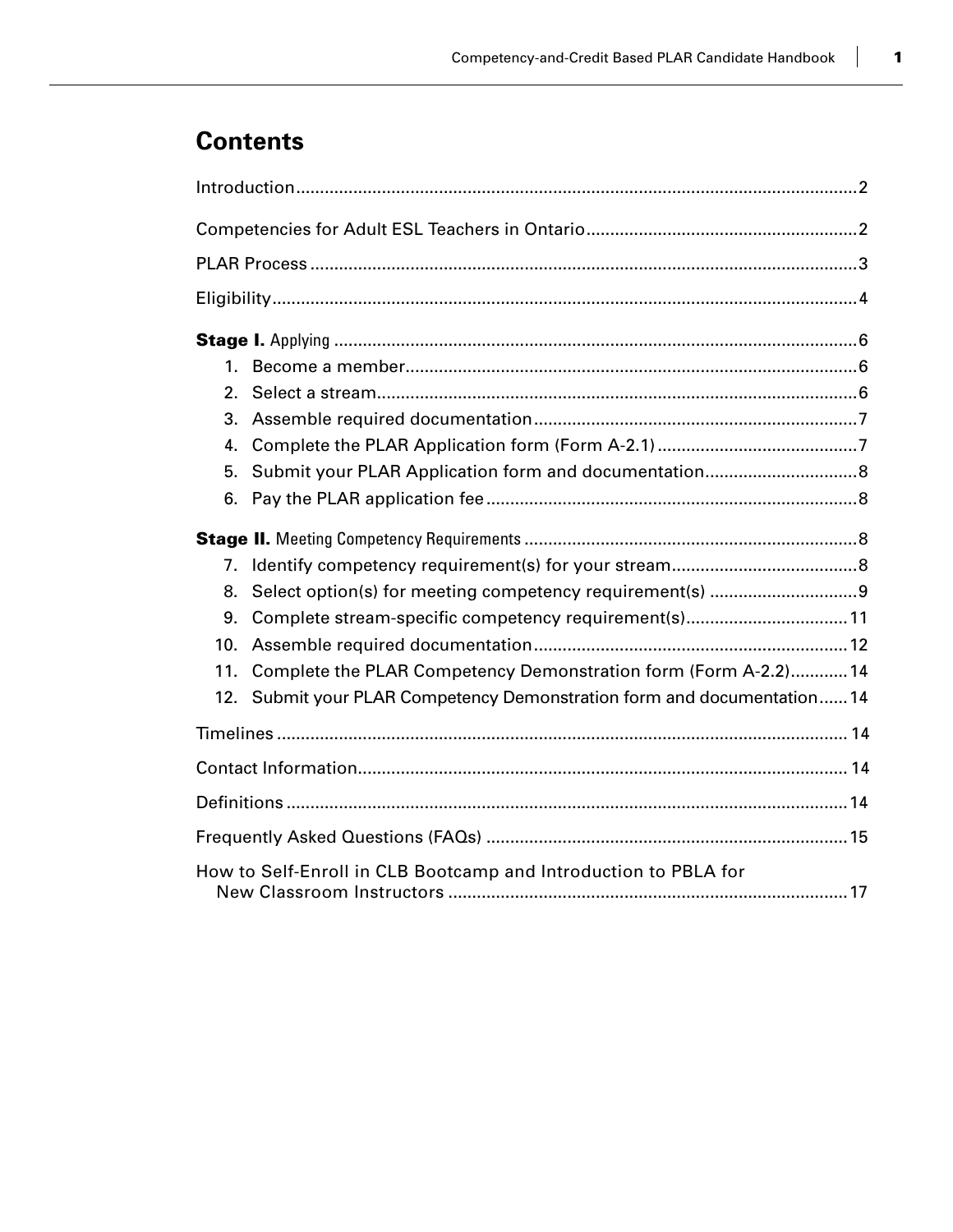### **Introduction**

TESL Ontario awards its [OCELT](#page-16-0) and [ICTEAL](#page-16-0) Certificates and Professional Designations to English language teaching professionals through one of two paths. [Path 1](https://www.teslontario.org/accreditation/languageinstructor) is for graduates of TESL Ontario-accredited [TESL training](https://www.teslontario.org/accreditation/tesl-training-programs)  [programs \(for OCELT & ICTEAL Certification\)](https://www.teslontario.org/accreditation/tesl-training-programs). Path 2 is a Competency-and-Credit Based Prior Learning Assessment and Recognition (PLAR) process for English language teaching professionals who have not graduated from a TESL Ontario-accredited OCELT training program.

The PLAR path could be an option if you have a [TESL-related diploma or degree](#page-16-0) or 2,000 hours of recent [adult English language teaching](#page-15-0) experience.

This handbook explains the PLAR process, and guides candidates as they apply and meet competency requirements.

### **Competencies for Adult ESL Teachers in Ontario**

The TESL Ontario PLAR process acknowledges the learning that candidates have obtained through education and experience. At the same time, it recognizes that the Ontario ESL context is unique. Having all candidates meet competency requirements gives TESL Ontario confidence that successful PLAR candidates will be able to fulfil the demands of adult

ESL instruction in Ontario. PLAR candidates are required to meet competency requirements in one to four areas as outlined in the table below. The related subcategories are described in the *TESL Ontario Competency Framework for Adult ESL Teachers* [\(Competency Framework\)](https://www.teslontario.org/competency-framework).

| <b>Competency</b><br>areas                                           | <b>Canadian Adult ESL</b><br><b>Contexts</b>                                                                                         |   | <b>Educational</b><br><b>Technology</b> |                                                                    | <b>Adult Second</b><br>Language<br><b>Acquisition Theory</b> |                                                                                     | <b>Culture and</b><br><b>Diversity</b> |                                                                                                        |   |
|----------------------------------------------------------------------|--------------------------------------------------------------------------------------------------------------------------------------|---|-----------------------------------------|--------------------------------------------------------------------|--------------------------------------------------------------|-------------------------------------------------------------------------------------|----------------------------------------|--------------------------------------------------------------------------------------------------------|---|
| Required for $\rightarrow$                                           | <b>Streams</b>                                                                                                                       | Α | в                                       | Stream                                                             | в                                                            | Stream                                                                              | B                                      | Stream                                                                                                 | B |
| Related<br>▶<br>subcategories<br>from the<br>Competency<br>Framework | 1.1 The Learner<br>1.4 Global Skills<br>6.1 Teaching Areas<br>6.3 Work Environments<br>6.5 Professional<br>Development<br>6.9 Ethics |   |                                         | 4.1 Educational<br>Technology<br>4.2 Teaching<br><b>Modalities</b> |                                                              | 2.1 Theory<br>2.2 Linguistics<br>2.3 Language<br><b>Structure</b><br>2.4 Pragmatics |                                        | 1.1 The Learner<br>1.3 Inclusive Course<br>Design<br>1.4 Global Skills<br>2.4 Pragmatics<br>6.9 Ethics |   |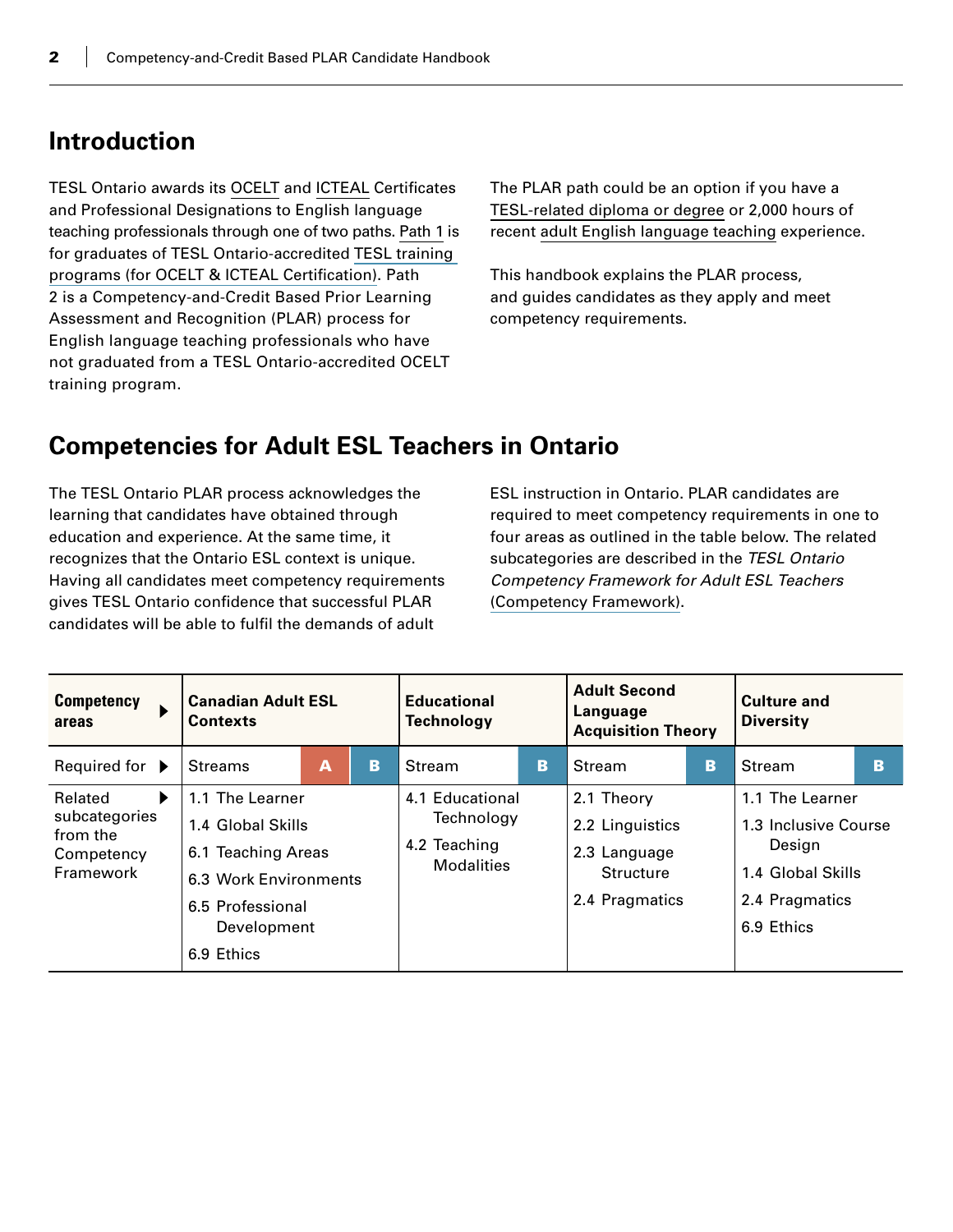### **PLAR Process**

The PLAR path to TESL Ontario accreditation and professional designations is for individuals who have not completed a TESL Ontario-accredited training program. The process has two stages: in Stage I candidates apply to confirm their eligibility, and in Stage II candidates meet competency requirements. The illustration below shows the stages and steps in the PLAR process.



### **Receive confirmation that you are eligible for PLAR assessment.**



**Receive OCELT and ICTEAL Certificates and Professional Designations if you meet all requirements.**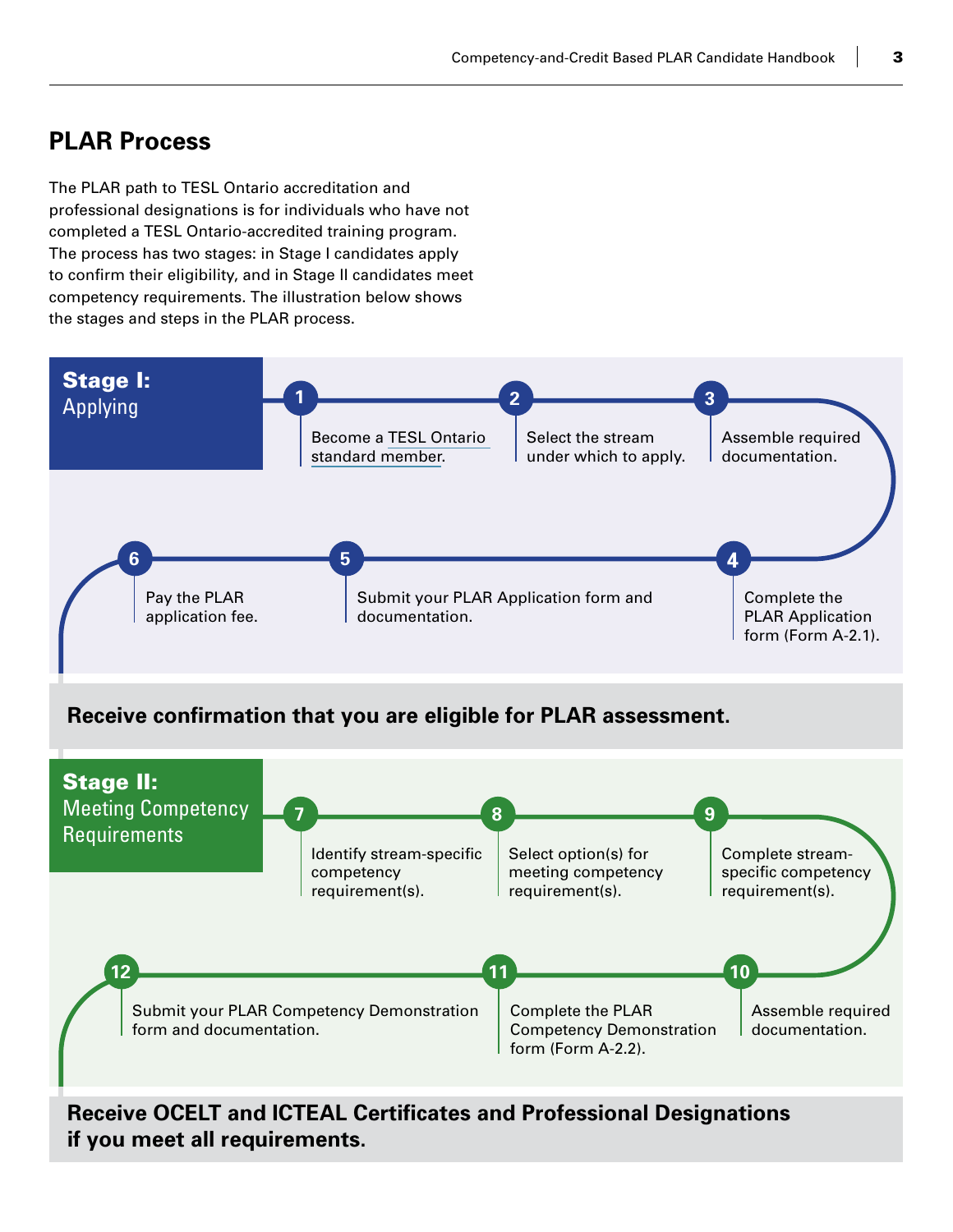# <span id="page-5-0"></span>**Eligibility**

Is PLAR right for you? You must have the following to be eligible for PLAR.

| <b>University Education</b>               |    | A three or four year bachelor's degree, or a master's degree, or a PhD in<br>any discipline from an accredited institution located in Canada, OR a degree<br>deemed equivalent by a member agency of the Alliance of Credential<br>Evaluation Services of Canada (ACESC), such as:<br>• World Education Services (WES)<br>• International Credential Assessment Service of Canada (ICAS)<br>• Comparative Education Service (CES)                                                                                                                                                                                                                                                                                                                                                                                                                                                                                                                                                                                                                                                                                                                                                                                                                                                                                         |
|-------------------------------------------|----|---------------------------------------------------------------------------------------------------------------------------------------------------------------------------------------------------------------------------------------------------------------------------------------------------------------------------------------------------------------------------------------------------------------------------------------------------------------------------------------------------------------------------------------------------------------------------------------------------------------------------------------------------------------------------------------------------------------------------------------------------------------------------------------------------------------------------------------------------------------------------------------------------------------------------------------------------------------------------------------------------------------------------------------------------------------------------------------------------------------------------------------------------------------------------------------------------------------------------------------------------------------------------------------------------------------------------|
| <b>English language proficiency (ELP)</b> | b) | English language proficiency (ELP) demonstrated in one of three ways:<br>(a) Completion of at least three years of full-time in-person instruction (or<br>equivalent of that in part-time mode) leading to one or more completed<br>degrees (bachelor's, master's, PhD) with English as the language of<br>instruction in an English-speaking country:<br>Canada, Anguilla, Antigua and Barbuda, Australia, Bahamas, Barbados,<br>Belize, Benin, Bermuda, Botswana, British Virgin Islands, Cayman<br>Islands, Cameroon, Dominica, Ghana, Grenada, Guyana, Jamaica,<br>Montserrat, Nigeria, New Zealand, Republic of Ireland, Saint Kitts-Nevis,<br>Seychelles, Sierra Leone, Singapore, South Africa, St. Lucia, St. Vincent,<br>Trinidad and Tobago, Turks and Caicos Islands, United Kingdom, United<br>States, Uganda, US Virgin Islands, Zambia, Zimbabwe.<br>Online courses and research-based courses do not count as in-person<br>instruction. Also, completion of non-degree programs, i.e., one or more<br>certificate or diploma programs, does not count as proof of ELP.<br>Minimum acceptable scores/bands from a TESL Ontario<br>recognized ELP test taken within three years of the TESL Ontario<br>certification application date:<br>• IELTS-Academic Listening: 7, Reading: 7, Writing: 7, Speaking: 7 |
|                                           | C) | • CAEL-At a Test Centre Listening: 70, Reading: 70, Writing: 70, Speaking: 70<br>• CAEL Online Listening: 70, Reading: 70, Writing: 70, Speaking: 70<br>• TOEFL IBT Listening: 24, Reading: 24, Writing: 27, Speaking: 26<br>• TOEFL IBT Special Home Edition Listening: 24, Reading: 24, Writing: 27,<br>Speaking: 26<br>TESL Ontario accepts a combination of two test reports (from the same<br>ELP test taken twice or from two different ELP tests) indicating that all<br>required scores/bands have been obtained.<br>Test reports older than three years are considered on a case-by-case<br>basis.<br>Evidence of grades 6-12 completed with English as the language of<br>instruction in one of the countries listed in (a)                                                                                                                                                                                                                                                                                                                                                                                                                                                                                                                                                                                     |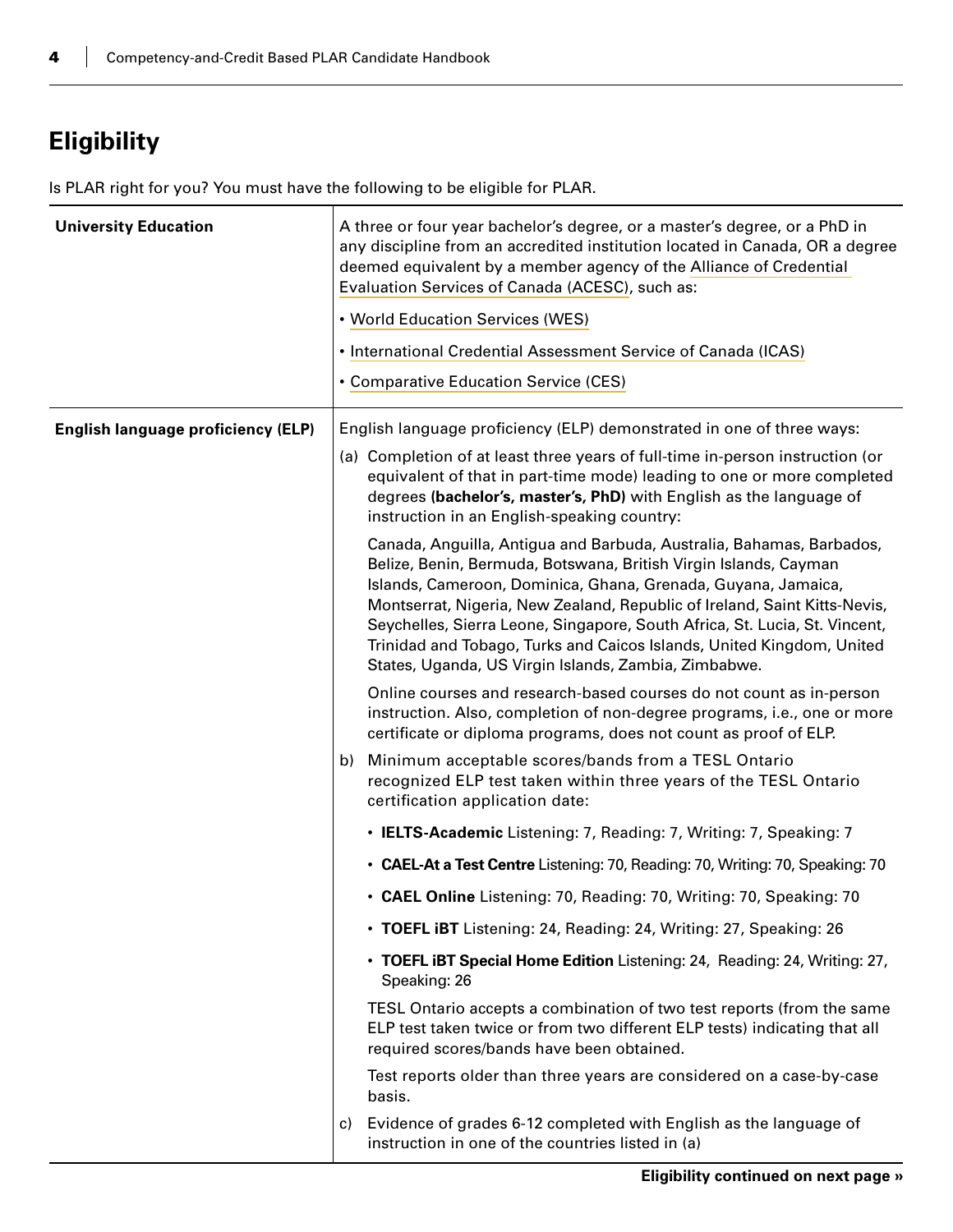### <span id="page-6-0"></span>**Eligibility continued**

| <b>Canadian Language Benchmarks</b><br>(CLB) training                                                              | CLB Bootcamp certificate from the Centre for Canadian Language<br>Benchmarks (CCLB). The CLB Bootcamp is a 10-hour self-directed online<br>course that is available free of charge.<br>For detailed instructions on how to self-enroll in this course, please click<br>here. If you have any questions about the CLB Bootcamp or encounter any<br>technical issues, please contact CCLB directly at support@language.ca                                                                     |                                                                                                                                                                                                                                                                                                                                                                                                                                                                                                                                                                                                 |  |
|--------------------------------------------------------------------------------------------------------------------|---------------------------------------------------------------------------------------------------------------------------------------------------------------------------------------------------------------------------------------------------------------------------------------------------------------------------------------------------------------------------------------------------------------------------------------------------------------------------------------------|-------------------------------------------------------------------------------------------------------------------------------------------------------------------------------------------------------------------------------------------------------------------------------------------------------------------------------------------------------------------------------------------------------------------------------------------------------------------------------------------------------------------------------------------------------------------------------------------------|--|
| Portfolio-based language<br>assessment (PBLA) training                                                             | Introduction to PBLA for New Classroom Instructors (Self-directed Course)<br>certificate from the Centre for Canadian Language Benchmarks (CCLB).<br>The PBLA training is an 18- to 20-hour self-directed online course that is<br>available free of change.<br>For detailed instructions on how to self-enroll in this course, please<br>click here. If you have any questions about this course or encounter any<br>technical issues, please contact CCLB directly at support@language.ca |                                                                                                                                                                                                                                                                                                                                                                                                                                                                                                                                                                                                 |  |
| <b>TESL-related diploma or degree OR</b><br>qualifying experience depending on<br>the stream under which you apply | <b>Stream</b><br>A                                                                                                                                                                                                                                                                                                                                                                                                                                                                          | <b>TESL-related diploma or degree</b><br>$\checkmark$ University bachelor's, master's or doctoral degree, two-year<br>college diploma or a Cambridge DELTA (Diploma in Teaching<br>English to Speakers of Other Languages) or Trinity College<br>DipTESOL (Diploma in Teaching English to Speakers of Other<br>Languages) professional diploma<br>$\checkmark$ Includes at least a major in teaching English as a second/<br>foreign language or applied linguistics                                                                                                                            |  |
|                                                                                                                    | <b>Stream</b><br>$\mathbf{B}$                                                                                                                                                                                                                                                                                                                                                                                                                                                               | <b>Adult English language teaching experience</b><br>$\checkmark$ At least 2,000 hours of experience teaching English as a<br>Second Language (ESL) or English as a Foreign Language<br>(EFL) to adults. Up to 250 hours of volunteer experience may<br>be counted towards teaching hours as long as the volunteer<br>experience was obtained in Canada and meets the definition of<br>adult English language teaching.<br>$\checkmark$ Has occurred within 5 years of the application date, with at<br>least 500 hours within the last 3 years<br>$\checkmark$ is verified by employer letters |  |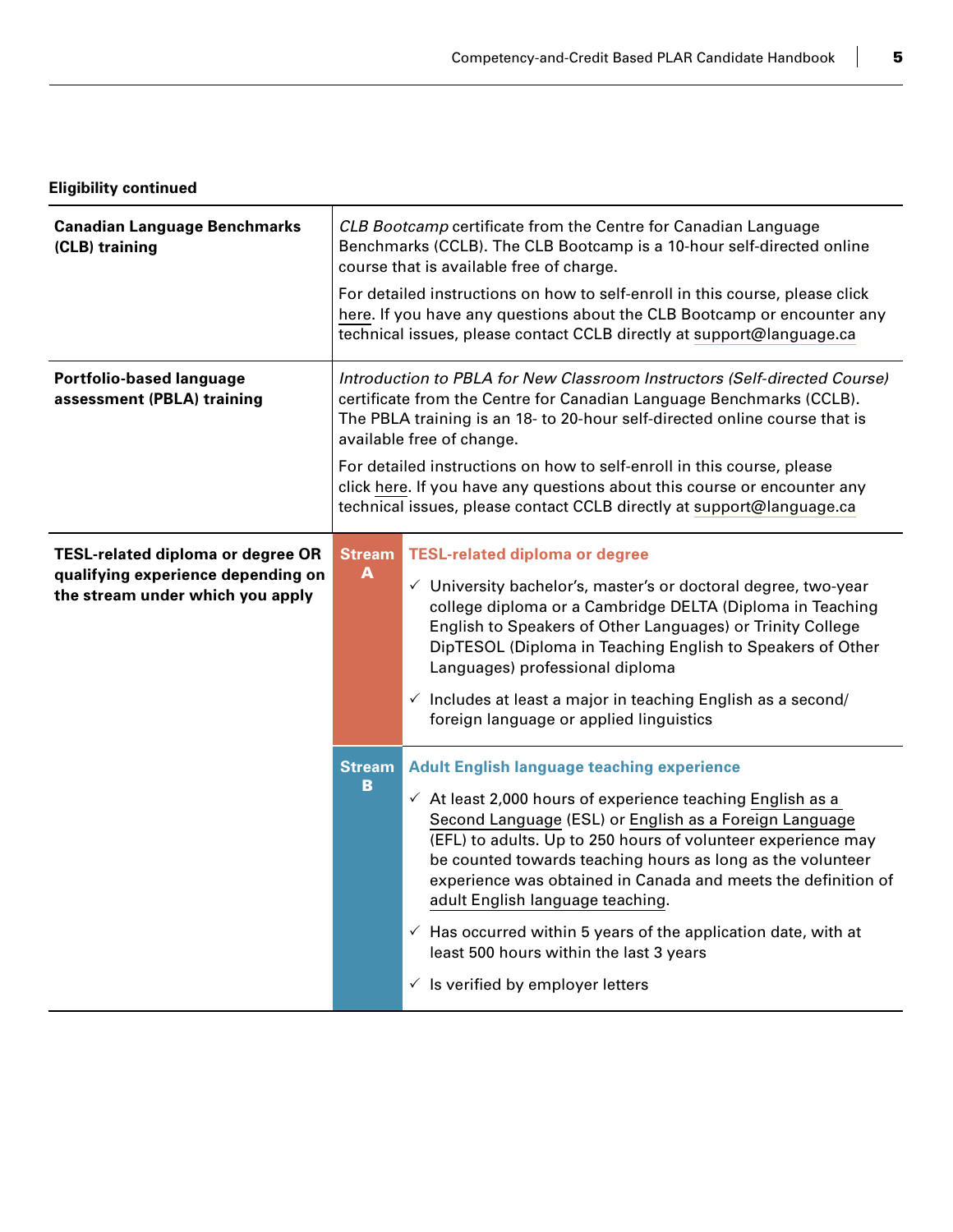# **Stage I: Applying**

If you meet eligibility requirements, follow these steps to apply:



### **1 Become a member**

If you are not already a member, go to the TESL Ontario website to apply for [new standard membership.](https://www.teslontario.org/members/signup)

### **2 Select a stream**

Select the stream that best reflects your TESL-related education and experience.

|                             | <b>Stream</b><br>А                                                                                                                                                                                                                                                                                                                                                                                                                                                       | <b>Stream</b><br>в                                                                                                                                                                                                                                                                                                                                                                                                                                                                        |
|-----------------------------|--------------------------------------------------------------------------------------------------------------------------------------------------------------------------------------------------------------------------------------------------------------------------------------------------------------------------------------------------------------------------------------------------------------------------------------------------------------------------|-------------------------------------------------------------------------------------------------------------------------------------------------------------------------------------------------------------------------------------------------------------------------------------------------------------------------------------------------------------------------------------------------------------------------------------------------------------------------------------------|
| For candidates with         | A TESL-related diploma or degree                                                                                                                                                                                                                                                                                                                                                                                                                                         | Adult English language teaching experience                                                                                                                                                                                                                                                                                                                                                                                                                                                |
| Eligibility<br>requirements | The diploma or degree:<br>$\checkmark$ is a university bachelor's, master's<br>or doctoral degree, two-year college<br>diploma or a Cambridge DELTA<br>(Diploma in Teaching English to<br>Speakers of Other Languages) or<br>Trinity College DipTESOL (Diploma<br>in Teaching English to Speakers<br>of Other Languages) professional<br>diploma<br>$\checkmark$ Includes at least a major in teaching<br>English as a second/foreign<br>language or applied linguistics | The experience:<br>Comprises at least 2,000 hours of teaching<br>ESL or EFL to adults. Up to 250 hours of<br>volunteer experience may be counted<br>towards teaching hours as long as the<br>volunteer experience was obtained in<br>Canada and meets the definition of adult<br>English language teaching.<br>Has occurred within 5 years of the<br>$\checkmark$<br>application date, with at least 500 hours<br>within the last 3 years<br>$\checkmark$ is verified by employer letters |
| Competency<br>requirements  | Must demonstrate competence in one<br>area:<br>• Canadian Adult ESL Contexts                                                                                                                                                                                                                                                                                                                                                                                             | Must demonstrate competence in four areas:<br>• Canadian Adult ESL Contexts<br>• Educational Technology<br>• Adult Second Language Acquisition<br>Theory<br>• Culture and Diversity                                                                                                                                                                                                                                                                                                       |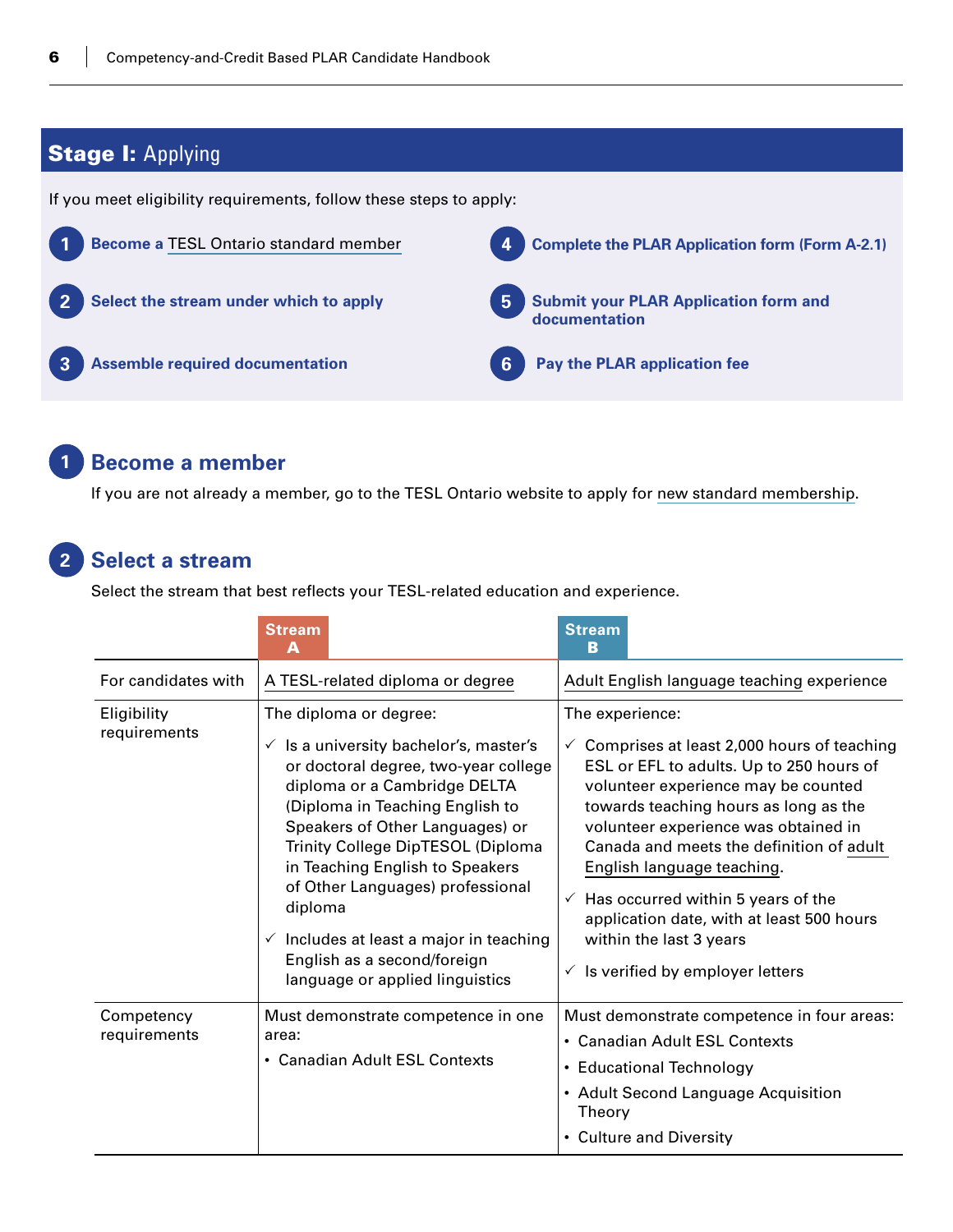### **3 Assemble required documentation**

The documentation that is required as part of your application is listed below. All documentation is submitted online. Scans of original paper documents are acceptable. Note that some documentation requirements apply to all candidates, while others are specific to the stream under which you are applying. Refer to the descriptions in the [Eligibility](#page-5-0) section as you assemble your documentation. Approved applicants may be requested to mail or deliver their original documents (or authorized photocopies) to TESL Ontario at a later date.

| General<br>(For Stream A<br>and Stream B) | A university degree (or official transcript) in any discipline OR equivalency report if earned<br>outside Canada<br>A language proficiency test report and/or evidence of education in English (as outlined above)<br><b>CLB Bootcamp certificate</b><br>Introduction to PBLA for New Classroom Instructors (Self-directed Course) certificate<br>Proof of legal name change (e.g., marriage certificate, Legal Name Change document)<br>in English or a certified translation, if applicable. This is only required if any of your<br>documentation is under a different name than the one you are applying under. |  |  |  |  |  |  |
|-------------------------------------------|---------------------------------------------------------------------------------------------------------------------------------------------------------------------------------------------------------------------------------------------------------------------------------------------------------------------------------------------------------------------------------------------------------------------------------------------------------------------------------------------------------------------------------------------------------------------------------------------------------------------|--|--|--|--|--|--|
| <b>Stream</b><br>A                        | TESL-related diploma or degree and transcript OR course-by-course equivalency report if<br>earned outside Canada. You can use the same university degree mentioned in "General"<br>above to meet this requirement.                                                                                                                                                                                                                                                                                                                                                                                                  |  |  |  |  |  |  |
| <b>Stream</b><br>B                        | Letter(s) from employer(s) to substantiate that you meet eligibility requirements for your<br>stream. It is not necessary to substantiate experience that is more than five years old,<br>nor is it necessary to substantiate experience that exceeds eligibility requirements. Each<br>letter must:                                                                                                                                                                                                                                                                                                                |  |  |  |  |  |  |
|                                           | • Be on letterhead                                                                                                                                                                                                                                                                                                                                                                                                                                                                                                                                                                                                  |  |  |  |  |  |  |
|                                           | • Include the date it was written                                                                                                                                                                                                                                                                                                                                                                                                                                                                                                                                                                                   |  |  |  |  |  |  |
|                                           | • Include the name and address of the employer                                                                                                                                                                                                                                                                                                                                                                                                                                                                                                                                                                      |  |  |  |  |  |  |
|                                           | • State the timeframe, quantity and nature of your teaching experience to show you meet<br>eligibility requirements                                                                                                                                                                                                                                                                                                                                                                                                                                                                                                 |  |  |  |  |  |  |
|                                           | • Include the name, job title and signature of the letter writer                                                                                                                                                                                                                                                                                                                                                                                                                                                                                                                                                    |  |  |  |  |  |  |
|                                           | • Be written in English or be accompanied by a certified translation                                                                                                                                                                                                                                                                                                                                                                                                                                                                                                                                                |  |  |  |  |  |  |

### **4 Complete the PLAR Application form (Form A-2.1)**

The PLAR Application form is available at <https://applications.teslontario.org>

 $Click$  "Apply"  $\longrightarrow$  Click on Form A-2.1: PLAR Application

 $\blacktriangleright$  Fill out all sections of the form that are relevant to your stream.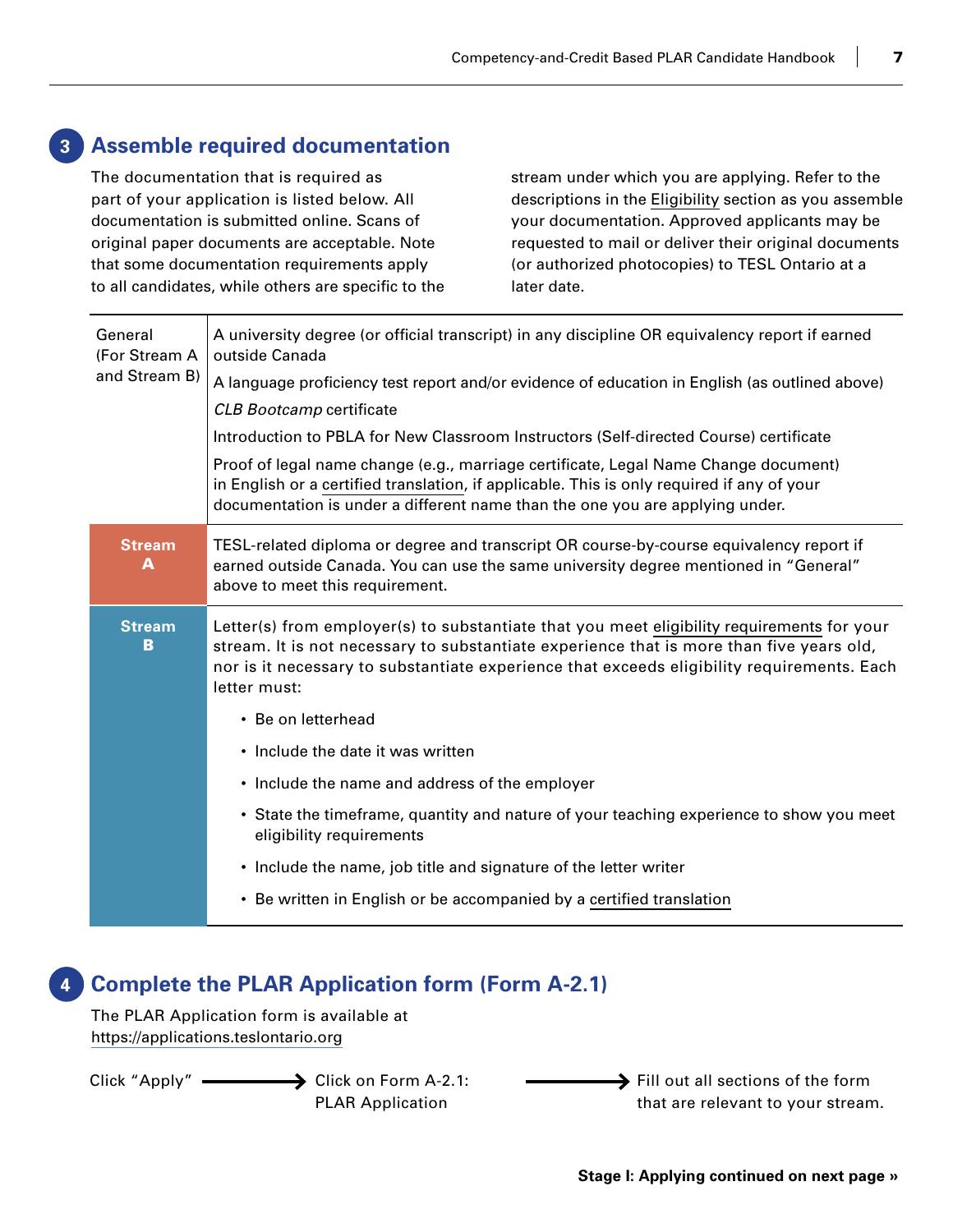#### <span id="page-9-0"></span>**Stage I: Applying continued**

### **5 Submit your application package**

- Upload your supporting documents.
- Submit Application form.

Please note that you may be requested to submit the original documents or their authorized photocopies to TESL Ontario by mail or in person at a later date.

### **6 Pay the PLAR application fee**

**The PLAR application fee is \$395.50 (inc. tax)**  *This fee is non-refundable.*

You are responsible for ensuring that you supply evidence that shows you meet eligibility requirements. If you have any questions about your eligibility, please contact TESL Ontario at [accreditation@teslontario.org](mailto:mailto:accreditation%40teslontario.org?subject=) before submitting your application.

We strongly encourage online submission. If you are unable to submit your PLAR application package online, please contact TESL Ontario at [accreditation@teslontario.org](mailto:mailto:accreditation%40teslontario.org?subject=) for alternate submission arrangements.

### **Stage II:** Meeting Competency Requirements

Once you receive confirmation that you are eligible for PLAR, follow these steps to meet competency requirements:



### **7 Identify competency requirement(s) for your stream**

The table below lists the competency requirements for each stream. Make note of the competency requirement(s) associated with your stream.

| <b>Stream</b><br>A                 | Stream<br>B                                     |
|------------------------------------|-------------------------------------------------|
| <b>Canadian Adult ESL Contexts</b> | <b>Canadian Adult ESL contexts</b>              |
|                                    | <b>Educational Technology</b>                   |
|                                    | <b>Adult Second Language Acquisition Theory</b> |
|                                    | <b>Culture and Diversity</b>                    |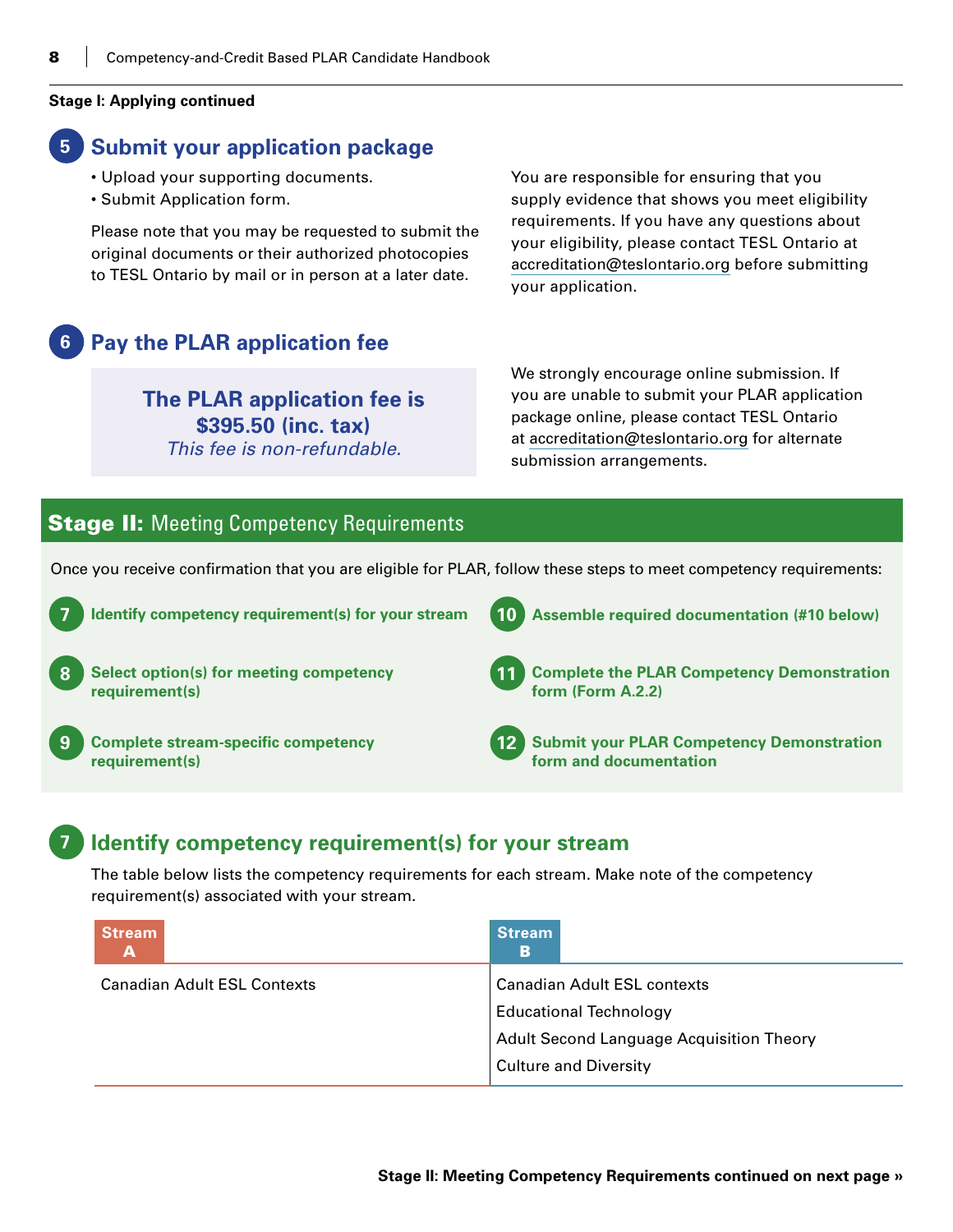### <span id="page-10-0"></span>**8 Select option(s) for meeting competency requirement(s)**

You have options for meeting competency requirements. Depending on the competency area, requirements can be met through a practicum, experience, a structured interview or course completion. Here are some considerations as you compare options:

- You may already have the experience to meet one or more competency requirements.
- • Completing a 50-hour practicum course through a TESL Ontario accredited program or accumulating 250 hours of adult ESL teaching experience in Canada allows you to meet the

requirements for two competency areas: Canadian Adult ESL Contexts, and Culture and Diversity.

- The TESL Ontario website includes links to all [TESL Ontario accredited training programs](https://www.teslontario.org/accreditation/tesl-training-programs)
- Interviews address subcategories from the [Competency Framework](https://www.teslontario.org/uploads/accreditation/CompetencyFramework/TESLOntarioCompetencyFramework.pdf) as outlined below. Separate interviews are required for each competency area. The passing score is 70%.
- There are costs associated with practicums, courses and structured interviews.

| <b>Competency area</b>                       | Stream(s) |   | <b>Options for demonstrating competence</b>                                                                                                                                                                                                                                                                                                                                                                |
|----------------------------------------------|-----------|---|------------------------------------------------------------------------------------------------------------------------------------------------------------------------------------------------------------------------------------------------------------------------------------------------------------------------------------------------------------------------------------------------------------|
| <b>Canadian Adult ESL</b><br><b>Contexts</b> | A         | B | <b>Option 1: Practicum</b><br>Complete a practicum course through a TESL Ontario-accredited<br>training provider. The practicum must include 30 hours of<br>observation and 20 hours of supervised practice teaching.                                                                                                                                                                                      |
|                                              |           |   | <b>Option 2: Experience</b><br>Obtain and supply evidence of 250 hours of experience teaching<br>adult ESL in Canada within the past five years. Volunteer adult<br>ESL teaching experience qualifies as long as it is obtained in<br>Canada. Duties as tutor, self-employed teacher, conversation<br>circle facilitator, teacher-assistant, assessor, exam proctor and<br>administrator are not eligible. |
|                                              |           |   | <b>Option 3: Interview</b>                                                                                                                                                                                                                                                                                                                                                                                 |
|                                              |           |   | Participate in a structured interview that covers the following<br>subcategories from the Competency Framework:<br>1.1 The Learner                                                                                                                                                                                                                                                                         |
|                                              |           |   | 1.4 Global Skills                                                                                                                                                                                                                                                                                                                                                                                          |
|                                              |           |   | 6.1 Teaching Areas                                                                                                                                                                                                                                                                                                                                                                                         |
|                                              |           |   | 6.3 Work Environments                                                                                                                                                                                                                                                                                                                                                                                      |
|                                              |           |   | 6.5 Professional Development                                                                                                                                                                                                                                                                                                                                                                               |
|                                              |           |   | 6.9 Ethics                                                                                                                                                                                                                                                                                                                                                                                                 |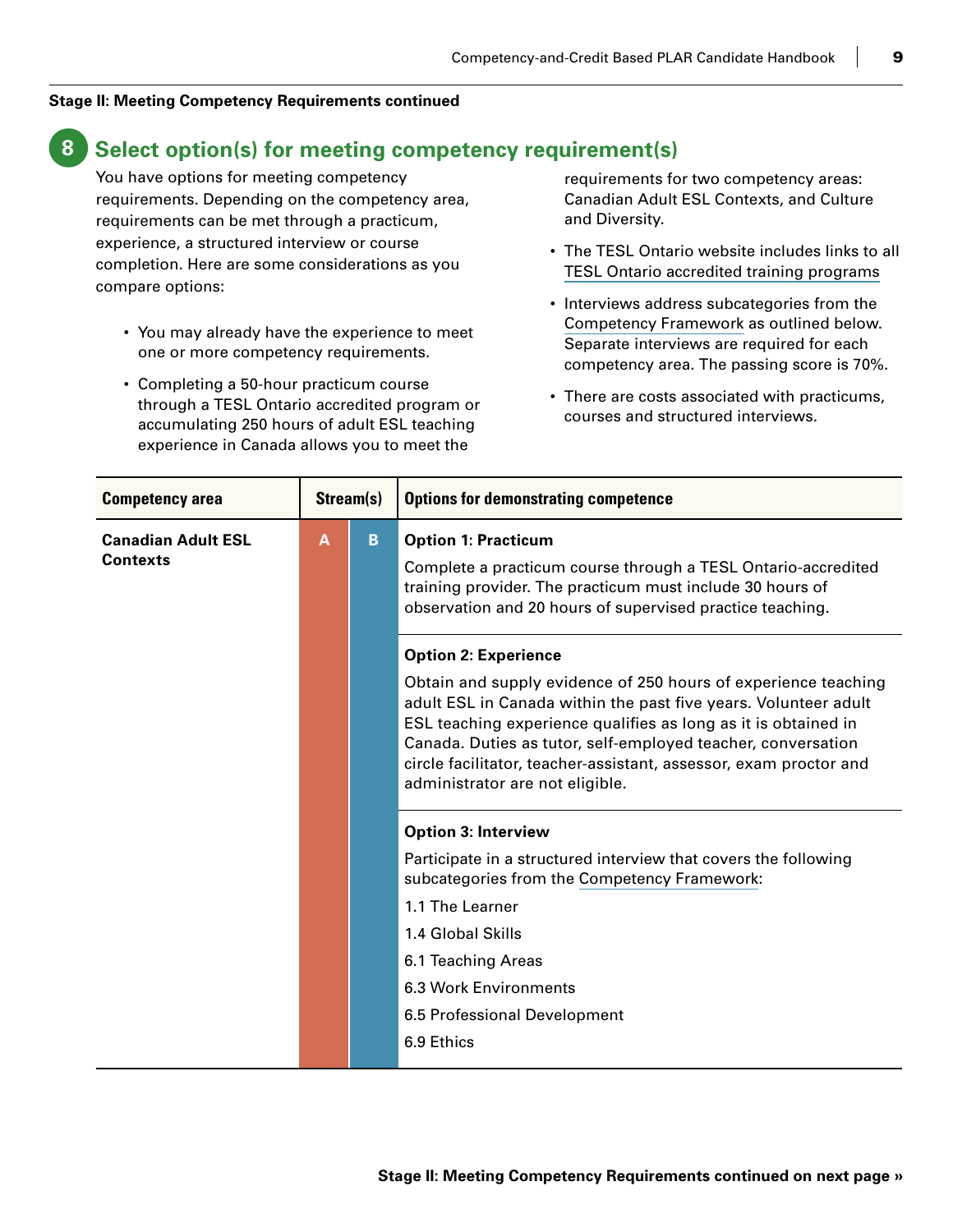| <b>Competency area</b>        | Stream(s) | <b>Options for demonstrating competence</b>                                                                                                                                                                                   |
|-------------------------------|-----------|-------------------------------------------------------------------------------------------------------------------------------------------------------------------------------------------------------------------------------|
| <b>Educational Technology</b> | B         | <b>Option 1: Course</b>                                                                                                                                                                                                       |
|                               |           | Complete a course offered through a TESL Ontario-accredited<br>training provider that focuses on the use of technology and digital<br>resources, and on how technology supports online and/or blended<br>language instruction |
|                               |           | <b>Option 2: Experience</b>                                                                                                                                                                                                   |
|                               |           | Provide evidence of developing and/or delivering synchronous<br>or asynchronous online language instruction within the past<br>five years.                                                                                    |
|                               |           | Duties as tutor, self-employed teacher, conversation circle<br>facilitator, teacher-assistant, assessor, exam proctor and<br>administrator are not eligible.                                                                  |
|                               |           | <b>Option 3: Interview</b>                                                                                                                                                                                                    |
|                               |           | Participate in a structured interview that covers the following<br>subcategories from the Competency Framework:                                                                                                               |
|                               |           | 4.1 Educational Technology                                                                                                                                                                                                    |
|                               |           | 4.2 Teaching Modalities                                                                                                                                                                                                       |
| <b>Adult Second Language</b>  | B         | <b>Option 1: Course</b>                                                                                                                                                                                                       |
| <b>Acquisition Theory</b>     |           | Complete a course offered through a TESL Ontario-accredited<br>training provider that focuses on the theories and principles of<br>adult second language acquisition                                                          |
|                               |           | <b>Option 2: Interview</b>                                                                                                                                                                                                    |
|                               |           | Participate in a structured interview that covers the following<br>subcategories from the Competency Framework:                                                                                                               |
|                               |           | 2.1 Theory                                                                                                                                                                                                                    |
|                               |           | 2.2 Linguistics                                                                                                                                                                                                               |
|                               |           | 2.3 Language Structure                                                                                                                                                                                                        |
|                               |           | 2.4 Pragmatics                                                                                                                                                                                                                |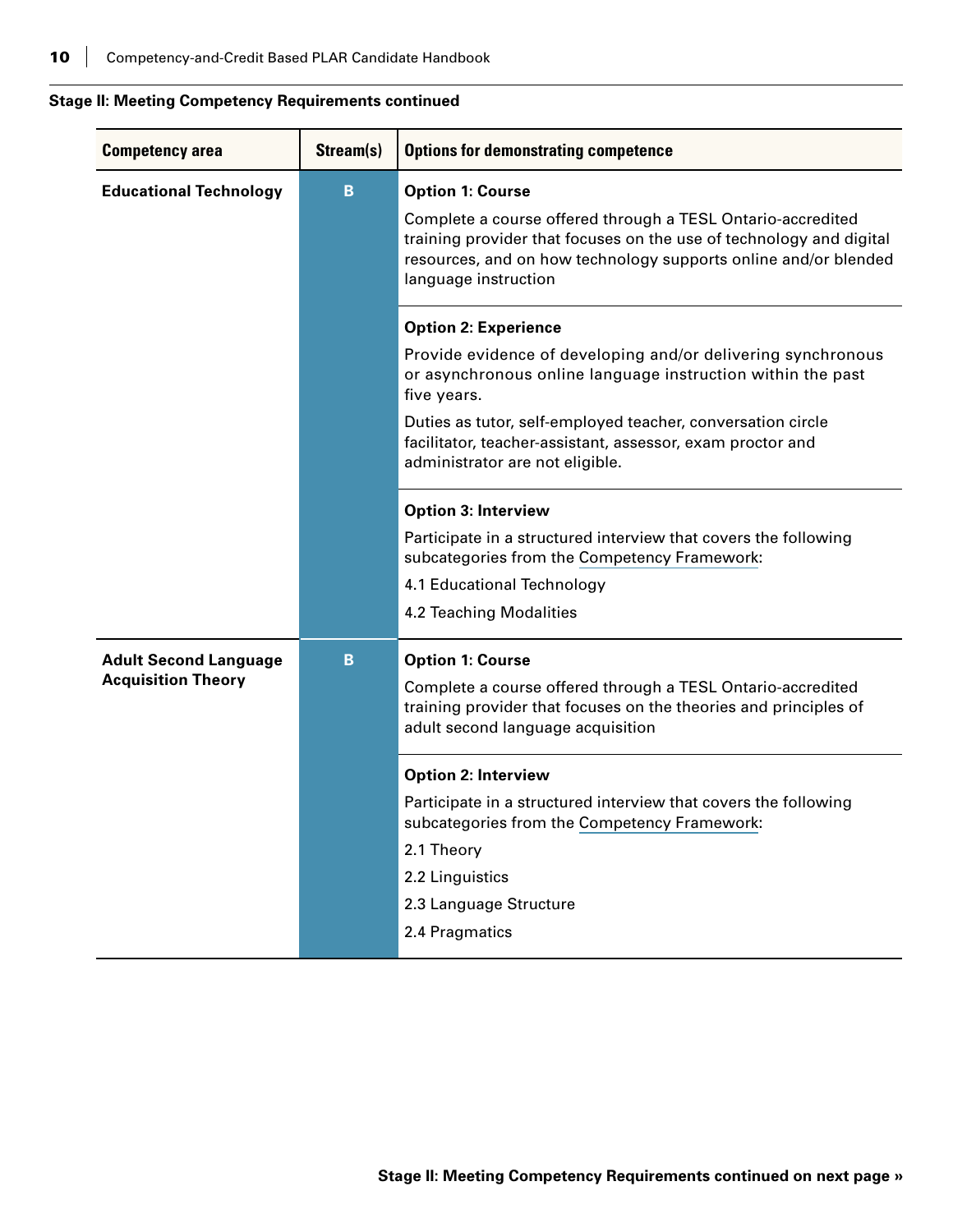| <b>Competency area</b>       | Stream(s)   | <b>Options for demonstrating competence</b>                                                                                                                                                                                                                                                                                                                       |
|------------------------------|-------------|-------------------------------------------------------------------------------------------------------------------------------------------------------------------------------------------------------------------------------------------------------------------------------------------------------------------------------------------------------------------|
| <b>Culture and Diversity</b> | $\mathbf B$ | <b>Option 1: Course</b>                                                                                                                                                                                                                                                                                                                                           |
|                              |             | Complete a course offered through a TESL Ontario-accredited<br>training provider that focuses predominately on cultural identity<br>in Canada and on strategies for inclusive education in an ESL<br>learning context                                                                                                                                             |
|                              |             | <b>Option 2: Practicum</b>                                                                                                                                                                                                                                                                                                                                        |
|                              |             | Complete a practicum through a TESL Ontario-accredited training<br>provider. The practicum must include 30 hours of observation and<br>20 hours of supervised practice teaching.                                                                                                                                                                                  |
|                              |             | <b>Option 3: Experience</b>                                                                                                                                                                                                                                                                                                                                       |
|                              |             | Obtain and supply evidence of 250 hours of adult ESL teaching<br>experience within the past five years. Volunteer adult ESL teaching<br>experience qualifies as long as it is obtained in Canada. Duties<br>as tutor, self-employed teacher, conversation circle facilitator,<br>teacher-assistant, assessor, exam proctor and administrator are<br>not eligible. |
|                              |             | <b>Option 4: Interview</b>                                                                                                                                                                                                                                                                                                                                        |
|                              |             | Participate in a structured interview that covers the following<br>subcategories from the Competency Framework:                                                                                                                                                                                                                                                   |
|                              |             | 1.1 The Learner                                                                                                                                                                                                                                                                                                                                                   |
|                              |             | 1.3 Inclusive Course Design                                                                                                                                                                                                                                                                                                                                       |
|                              |             | 1.4 Global Skills                                                                                                                                                                                                                                                                                                                                                 |
|                              |             | 2.4 Pragmatics                                                                                                                                                                                                                                                                                                                                                    |
|                              |             | 6.9 Ethics                                                                                                                                                                                                                                                                                                                                                        |

### **9 Complete stream-specific competency requirement(s)**

This step involves completing the option(s) you selected in Step 8. If you already have the requisite experience to meet your stream's competency requirements, proceed to Step 10.

If you would like to meet competency requirements through structured interview(s), email [accreditation@teslontario.org](mailto:mailto:accreditation%40teslontario.org?subject=) to schedule the interview(s). Separate interviews are required for each competency area. The fee for each interview is \$282.50 (incl. tax). This fee is non-refundable.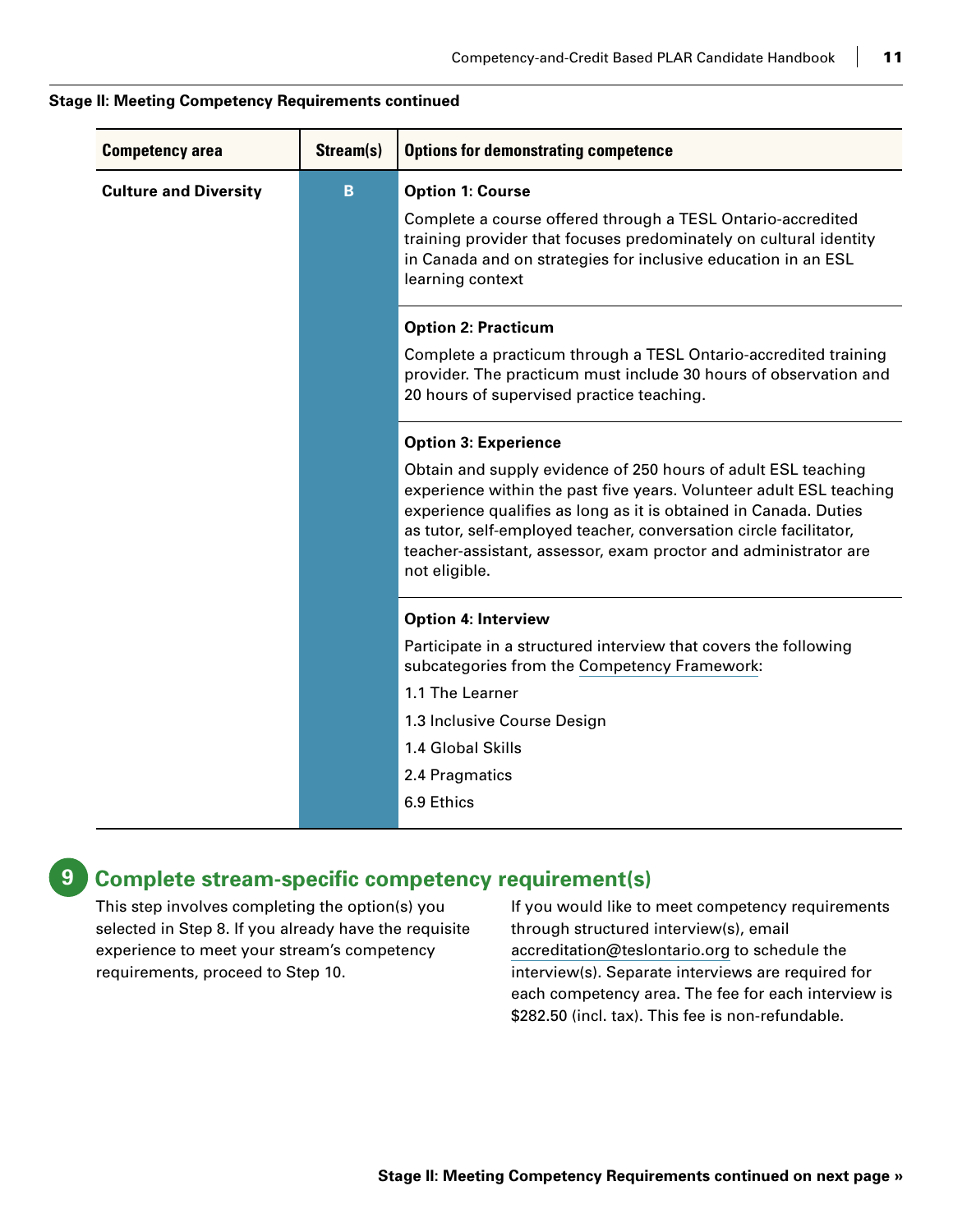### **10 Assemble required documentation**

You will need to assemble the documentation associated with the option(s) you selected:

| <b>Competency area</b>             |                    | <b>Option</b>           | <b>What you submit</b>                                                                                                                                 |
|------------------------------------|--------------------|-------------------------|--------------------------------------------------------------------------------------------------------------------------------------------------------|
| <b>Canadian Adult ESL Contexts</b> |                    | Option 1:<br>Practicum  | Practicum description                                                                                                                                  |
| <b>Stream</b>                      | <b>Stream</b>      |                         | Partial transcript, practicum certificate, or confirmation letter<br>from provider that:                                                               |
| А                                  | в                  |                         | • Is on letterhead                                                                                                                                     |
|                                    |                    |                         | • Includes the date it was written                                                                                                                     |
|                                    |                    |                         | • States that the practicum was successfully completed                                                                                                 |
|                                    |                    |                         | • Includes the name, job title and signature of the letter writer                                                                                      |
|                                    |                    | Option 2:<br>Experience | Letter(s)* from employer(s) to substantiate your 250 hours of<br>qualifying work experience                                                            |
|                                    |                    | Option 3:<br>Interview  | n/a (interviewers will submit results)                                                                                                                 |
| <b>Educational Technology</b>      |                    | Option 1:               | Course description                                                                                                                                     |
|                                    |                    | Course                  | Partial transcript, or confirmation letter from provider that:                                                                                         |
|                                    | <b>Stream</b><br>в |                         | • Is on letterhead                                                                                                                                     |
|                                    |                    |                         | • Includes the date it was written                                                                                                                     |
|                                    |                    |                         | • Specifies the name of the course                                                                                                                     |
|                                    |                    |                         | • States that the course was successfully completed                                                                                                    |
|                                    |                    |                         | • Includes the name, job title and signature of the letter writer                                                                                      |
|                                    |                    | Option 2:<br>Experience | Letter(s)* from employer(s) to substantiate your experience<br>developing and/or delivering synchronous or asynchronous<br>online language instruction |
|                                    |                    | Option 3:<br>Interview  | n/a (interviewers will submit results)                                                                                                                 |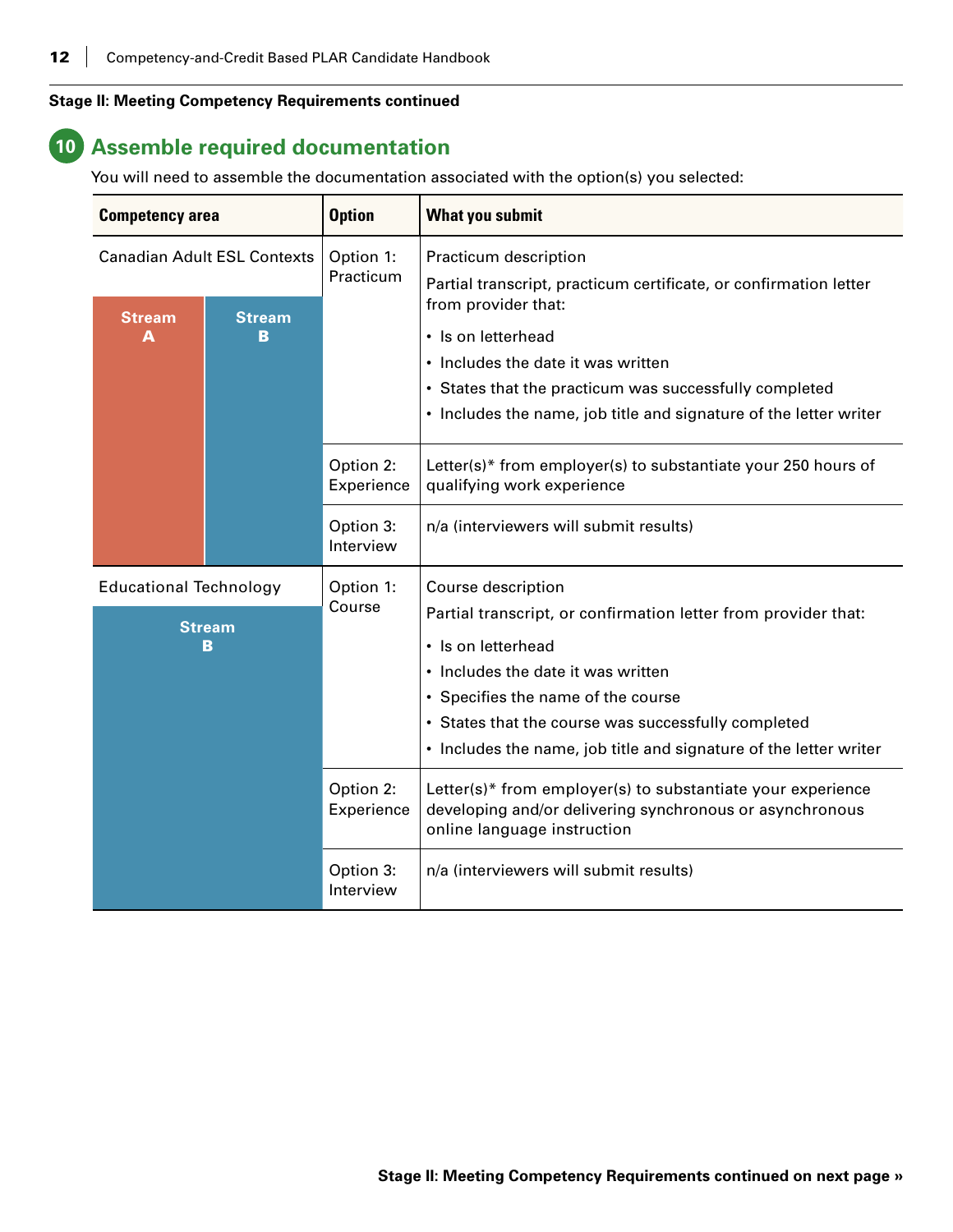| <b>Competency area</b>                                                           | <b>Option</b>           | <b>What you submit</b>                                                                                                                                                                                                                                                                                             |
|----------------------------------------------------------------------------------|-------------------------|--------------------------------------------------------------------------------------------------------------------------------------------------------------------------------------------------------------------------------------------------------------------------------------------------------------------|
| <b>Adult Second Language</b><br>Option 1:<br><b>Acquisition Theory</b><br>Course |                         | Course description<br>Partial transcript, or confirmation letter from provider that:                                                                                                                                                                                                                               |
| <b>Stream</b><br>в                                                               |                         | · Is on letterhead<br>• Includes the date it was written<br>• Specifies the name of the course<br>• States that the course was successfully completed<br>• Includes the name, job title and signature of the letter writer                                                                                         |
|                                                                                  | Option 2:<br>Interview  | n/a (interviewers will submit results)                                                                                                                                                                                                                                                                             |
| <b>Culture and Diversity</b><br><b>Stream</b><br>в                               | Option 1:<br>Course     | Course description<br>Partial transcript, or confirmation letter from provider that:<br>· Is on letterhead<br>• Includes the date it was written<br>• Specifies the name of the course<br>• States that the course was successfully completed<br>• Includes the name, job title and signature of the letter writer |
|                                                                                  | Option 2:<br>Practicum  | Practicum description<br>Partial transcript, or confirmation letter from provider that:<br>· Is on letterhead<br>• Includes the date it was written<br>• States that the practicum was successfully completed<br>• Includes the name, job title and signature of the letter writer                                 |
|                                                                                  | Option 3:<br>Experience | Letter(s)* from employer(s) to substantiate your 250 hours of<br>qualifying work experience                                                                                                                                                                                                                        |
|                                                                                  | Option 4:<br>Interview  | N/A (interviewers will submit results)                                                                                                                                                                                                                                                                             |

\* Letters from employers are used to determine whether you meet associated [competency requirements.](#page-10-0) It is not necessary to substantiate experience that is more than five years old, nor is it necessary to substantiate experience that exceeds competency requirements. Each letter must:

- • Be on letterhead
- Include the date it was written
- • Include the name and address of the employer
- State the timeframe, quantity and nature of your experience to show you meet competency requirements
- • Include the name, job title and signature of the letter writer
- Be written in English or be accompanied by a [certified translation](#page-15-0)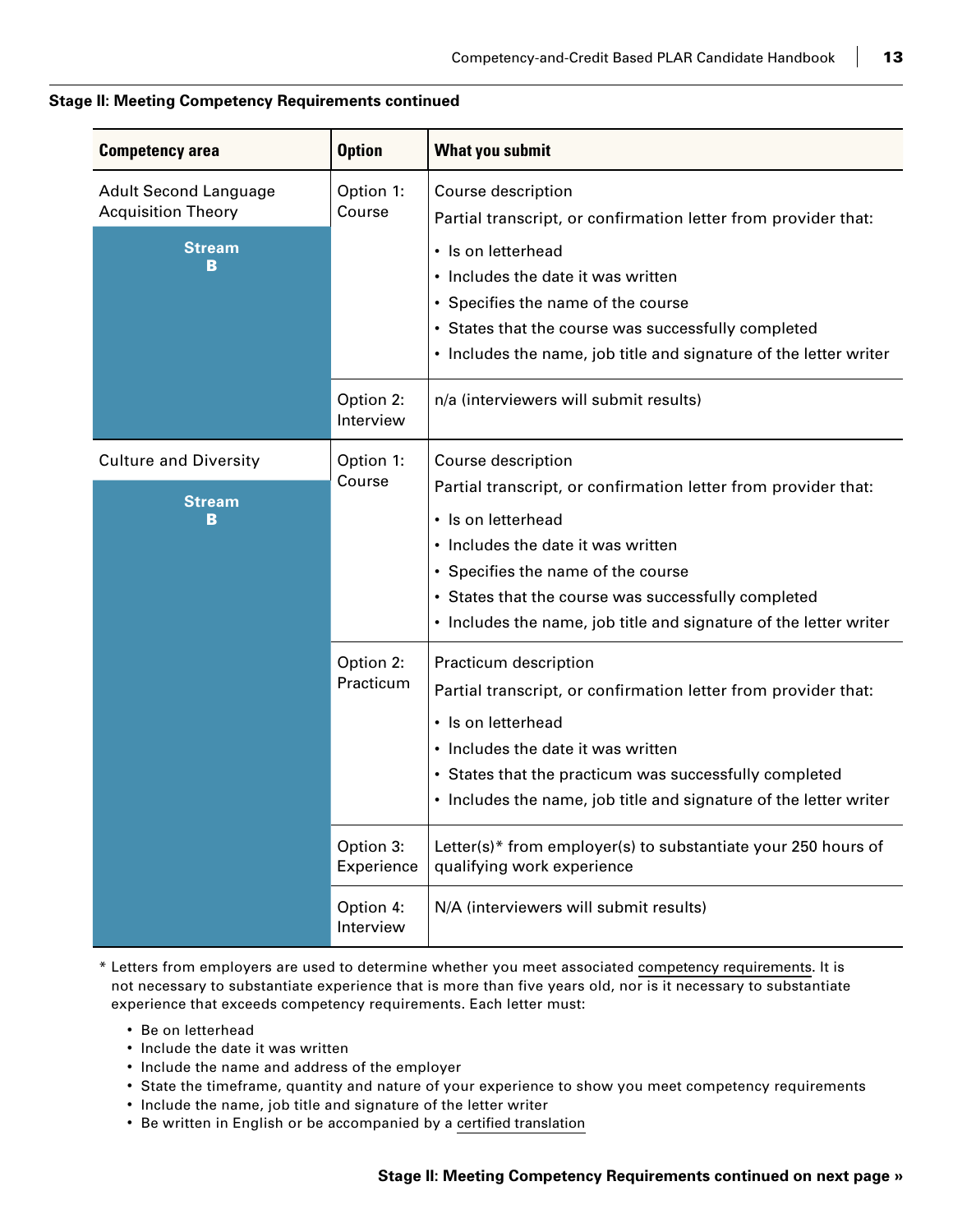### <span id="page-15-0"></span>**11 Complete the PLAR Competency Demonstration form**

The PLAR Competency Demonstration form (Form A-2.2) is available at [https://applications.teslontario.org](https://applications.teslontario.org/) under the "Apply" section.

If you opt to use experience to meet competency requirements, fill in the associated Summary of Qualifying Experience section(s) of the form. You only need to document experience that shows you meet [competency requirements](#page-10-0). The experience noted on your form must correspond to the employer letters you are submitting.

### **12 Submit your PLAR Competency Demonstration form and documentation**

Submit your PLAR Competency Demonstration form and documentation online at [https://applications.teslontario.org](https://applications.teslontario.org/). Please note that you may be requested to submit the original documents or their authorized photocopies to TESL Ontario by mail or in person at a later date. We strongly encourage online submissions. If you are unable to submit your documents online, please contact TESL Ontario at [accreditation@teslontario.org](mailto:mailto:accreditation%40teslontario.org?subject=) for alternate submission arrangements.

### **Timelines**

You must complete the PLAR process within one year of your application date. An extension will be granted if you choose to take courses to meet competency requirements. Extensions for other reasons will be considered on a case-by-case basis. You must request an extension by contacting TESL Ontario at [accreditation@teslontario.org](mailto:mailto:accreditation%40teslontario.org?subject=) before the one-year deadline has passed.

### **Contact Information**

TESL Ontario is available to answer your questions and provide support throughout the PLAR process. You can email [accreditation@teslontario.org](mailto:mailto:accreditation%40teslontario.org?subject=) or call: 416-593-4243, extension 205.

### **Definitions**

TESL Ontario uses the following definitions in its PLAR process:

- • **Adult English language teaching:** Face-to-face, online or blended instruction to students 18 years and older where the goal of instruction is to improve participants' English reading, writing, listening and/or speaking skills. Duties as tutor, self-employed teacher, conversation circle facilitator, teacher-assistant, assessor, exam proctor and administrator are not eligible.
- • **Certified translation:** A document that has been translated by a certified translator. Certified translations include a statement affirming the completeness and accuracy of the document, identify the translated document and original language and include the translator's name, qualifications, signature and date.
- • **English as a foreign language (EFL):** English language instruction to adults in non-English speaking countries.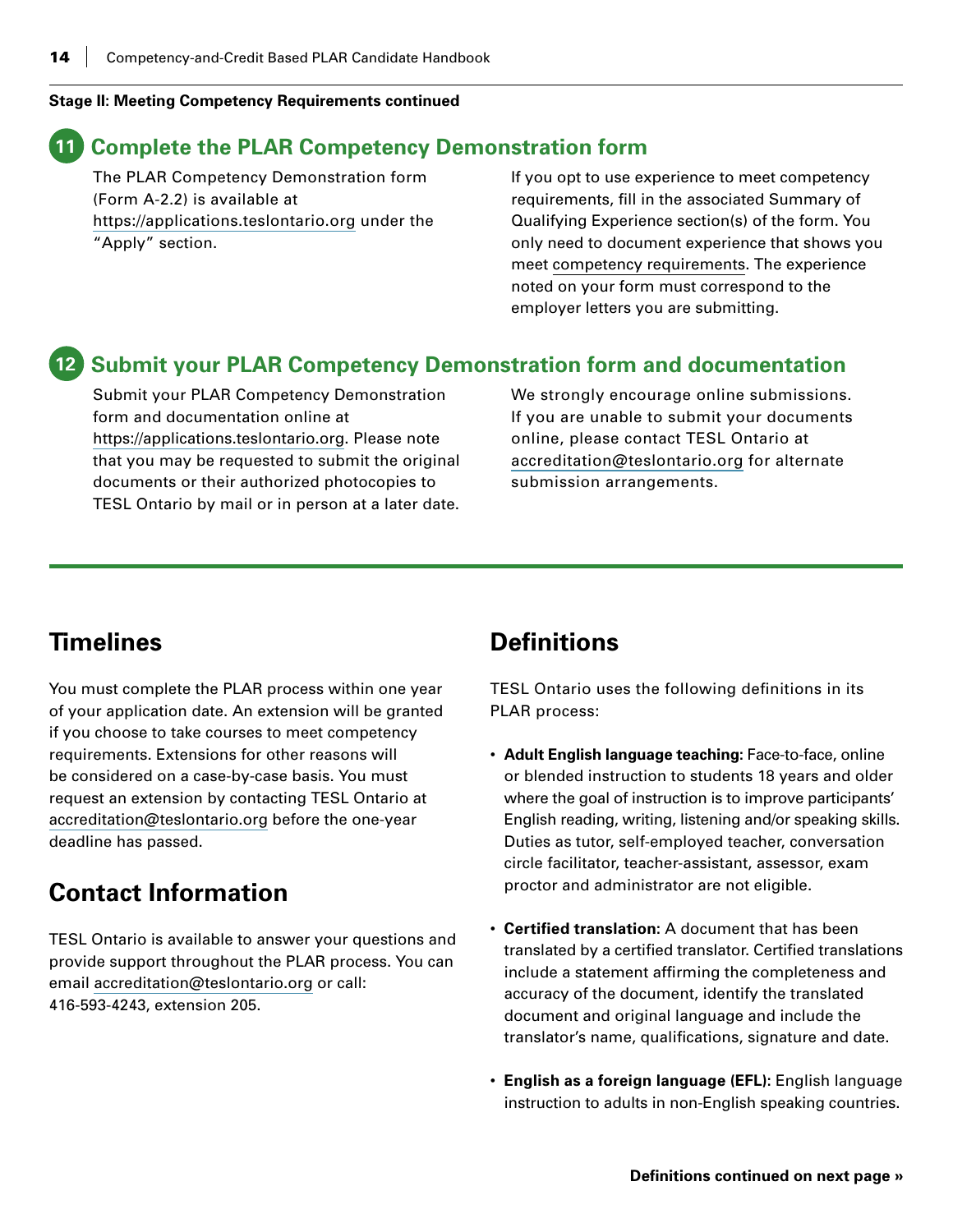#### <span id="page-16-0"></span>**Definitions continued**

- • **English as a second language (ESL):** English language instruction to adults in English-speaking countries.
- **ICTEAL:** Internationally Certified Teacher of English as an Additional Language- ICTEAL recognizes that a certificate holder has the knowledge and skills required for teaching English to adult learners in international settings.
- **OCELT:** Ontario Certified English Language Teacher-OCELT recognizes that a certificate holder has the knowledge and skills required for teaching English to adult learners in all publicly funded and private programs in Ontario, other Canadian provinces and territories, and abroad.
- • **Qualifying work experience:** Experience that shows that you meet the associated requirements
- • **TESL-related diploma or degree:** A university bachelor's, master's or doctoral degree, two-year college diploma or a Cambridge DELTA (Diploma in Teaching English to Speakers of Other Languages) or Trinity College DipTESOL (Diploma in Teaching English to Speakers of Other Languages) professional diploma. The degree or diploma must include at least a major in teaching English as a second/foreign language or applied linguistics

### **Frequently Asked Questions (FAQs)**

#### **Do I have to reside in Canada to apply for PLAR?**

No. The PLAR process is open to individuals regardless of where they live.

#### **When can I apply?**

You may apply at any time. TESL Ontario processes applications as they are received.

#### **How long does the PLAR process take?**

PLAR candidates have one year to complete the process. The time to meet competency requirements depends on the option(s) you select. Be aware that incomplete forms and missing documentation cause delays in processing time.

### **What happens if I don't complete the process by the one-year deadline?**

You must request an extension by contacting TESL Ontario at [accreditation@teslontario.org](mailto:mailto:accreditation%40teslontario.org?subject=) before the oneyear deadline has passed. An extension will be granted if you choose to take courses to meet competency requirements. Extensions for other reasons will be considered on a case-by-case basis.

### **How much will it cost for me to go through the PLAR process?**

All candidates must pay the TESL Ontario standard membership fee and [PLAR application fee.](#page-9-0) Additional costs vary depending on the candidate and how competency requirements are met. Additional costs may include:

- Education equivalency report(s)
- English language proficiency testing
- Practicum or courses offered through a TESL Ontario accredited training provider
- Structured interview (s) to meet competency requirements

#### **Should I submit a CV or resume?**

It is not necessary to submit a CV or resume. If you are applying under Stream B, or opting to use experience to meet competency requirements, you will need to complete the associated Summary of Qualifying Experience and submit letters from employers to substantiate the experience. You only need to provide evidence that shows you meet requirements.

#### **Do I have to include letters from all my employers?**

No. Employer letters serve to verify that candidates meet eligibility or competency requirements. Include letters from employers that show you meet the associated [eligibility](#page-6-0) or [competency requirements.](#page-10-0)

### **Can I use volunteer experience to meet teaching experience requirements?**

Up to 250 hours of volunteer experience may be counted towards teaching hours, as long as the volunteer experience was obtained in Canada and meets the definition of [adult English language teaching](#page-15-0). Duties as tutor, self-employed teacher, conversation circle facilitator, teacher-assistant, assessor, exam proctor and administrator are not eligible.

**FAQs continued on next page »**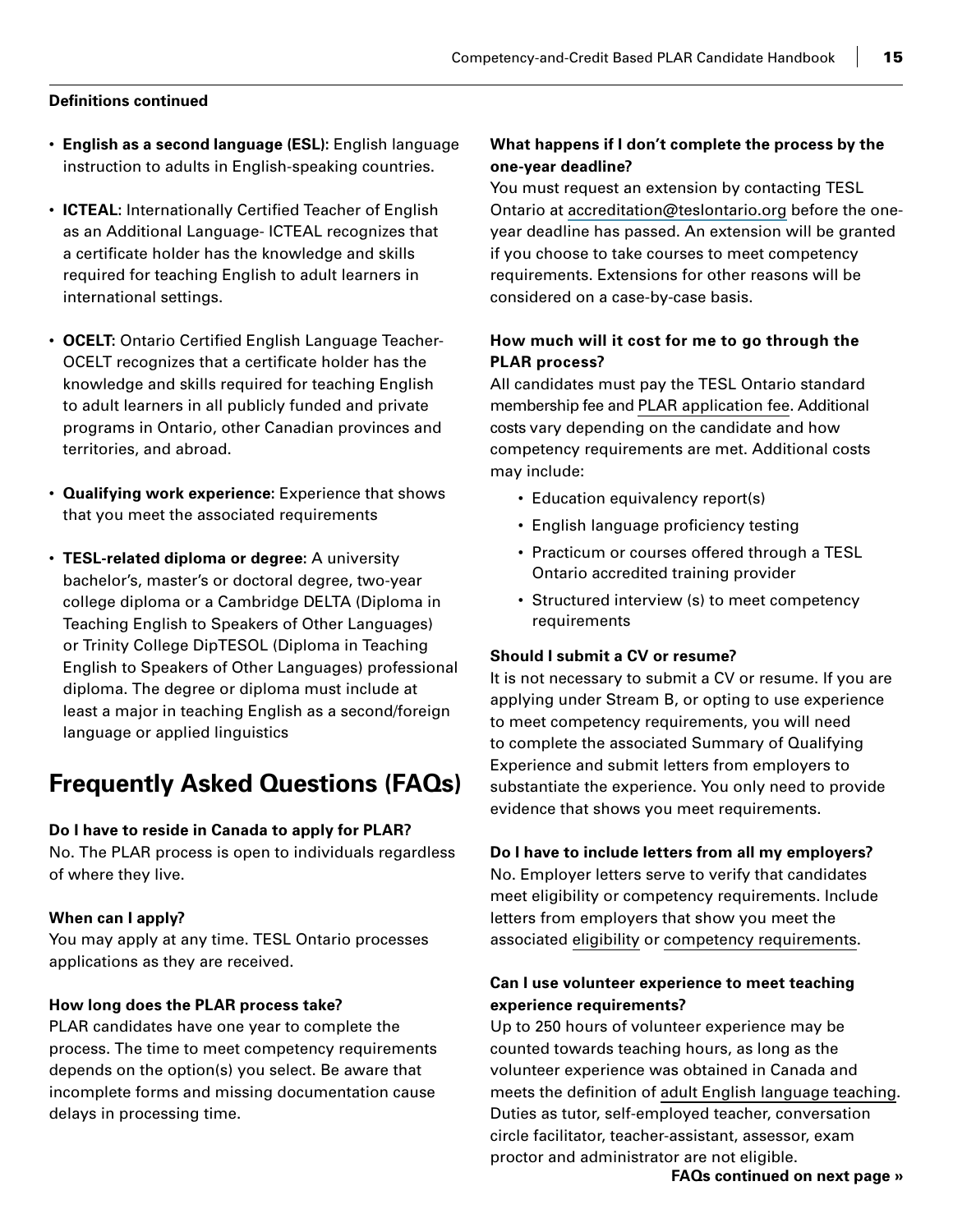#### **FAQs continued**

### **Can I submit documents written in a language other than English?**

All documentation must be submitted in English. The only exception are letters from employers to substantiate your qualifying work experience. These should be submitted in their original language along with a [certified translation.](#page-15-0)

### **I already hold the CESTOL designation. Can I use PLAR to upgrade to OCELT and ICTEAL Certificates and Professional Designations?**

There are two ways to upgrade your CTESOL to OCELT & ICTEAL. You may meet the PLAR [eligibility requirements](#page-5-0) for Stream B if you have adult English language teaching experience. Alternatively, you can complete Part 2 training through a [TESL Ontario-accredited](https://www.teslontario.org/accreditation/tesl-training-programs)  [provider](https://www.teslontario.org/accreditation/tesl-training-programs) and apply for OCELT and ICTEAL Certificates and Professional Designations as a graduate of a TESL Ontario-accredited training program through [Path 1](https://www.teslontario.org/accreditation/languageinstructor).

#### **I hold the CELTA (Certificate in Teaching English to Speakers of Other Languages). Am I eligible for PLAR?**

If you have adult English language teaching experience, you may meet the [eligibility requirements](#page-6-0) for Stream B. CELTA does not make you eligible for Stream A.

Alternatively, you can complete Part 2 training through a TESL Ontario-accredited provider and apply for OCELT and ICTEAL Certificates and Professional Designations as a graduate of a [TESL Ontario-accredited training](https://www.teslontario.org/accreditation/tesl-training-programs)  [program](https://www.teslontario.org/accreditation/tesl-training-programs) through [Path 1](https://www.teslontario.org/accreditation/languageinstructor).

### **I have my TESL Canada Standard 1 certification. Am I eligible for PLAR?**

If you have adult English language teaching experience, you may meet the [eligibility requirements](#page-6-0) for Stream B. TESL Canada Standard 1 training or certification does not make you eligible for Stream A.

Alternatively, you can complete Part 2 training through a [TESL Ontario-accredited provider](https://www.teslontario.org/accreditation/tesl-training-programs) and apply for OCELT and ICTEAL Certificates and Professional Designations as a graduate of a TESL Ontario-accredited training program through [Path 1](https://www.teslontario.org/accreditation/languageinstructor).

### **How will my application be assessed?**

Assessors, who are experienced ESL professionals with a sound understanding of TESL Ontario's [Competency](https://www.teslontario.org/uploads/accreditation/CompetencyFramework/TESLOntarioCompetencyFramework.pdf)  [Framework](https://www.teslontario.org/uploads/accreditation/CompetencyFramework/TESLOntarioCompetencyFramework.pdf), evaluate each application according to standardized protocols and criteria.

# **How will I find out the results of my application?**

TESL Ontario will provide results by email.

### **What can I do if I am not eligible for PLAR?**

PLAR is one of two paths to TESL Ontario's certification and professional designations. If you meet the degree and English language proficiency requirements but are not eligible for PLAR, you may wish to consider completing a TESL Ontario-accredited training program and apply for OCELT & ICTEAL Certificates and Professional Designations through [Path 1](https://www.teslontario.org/accreditation/languageinstructor). For a complete list of accredited TESL training programs, click [here](https://www.teslontario.org/accreditation/tesl-training-programs).

### **What can I do if I am unsatisfied with the results of the assessment?**

If you are unsatisfied with the results of the assessment you may file an appeal. Appeals must be submitted within three months of the decision date. To appeal, you will need to:

- 1. Complete the [Appeals Form](https://www.teslontario.org/node/431984) to provide the reason for the appeal and a rationale for why you believe the appeal should be granted.
- 2. Pay the appeal fee.
- 3. Submit a PDF scan of the completed and signed Appeals form to [administration@teslontario.org](mailto:mailto:administration%40teslontario.org?subject=). The Appeals Committee will investigate and respond within eight weeks.

### **Who can I contact with specific questions?**

You can email questions to [accreditation@teslontario.](mailto:mailto:administration%40teslontario.org?subject=) org or call 416-593-4243, extension 205.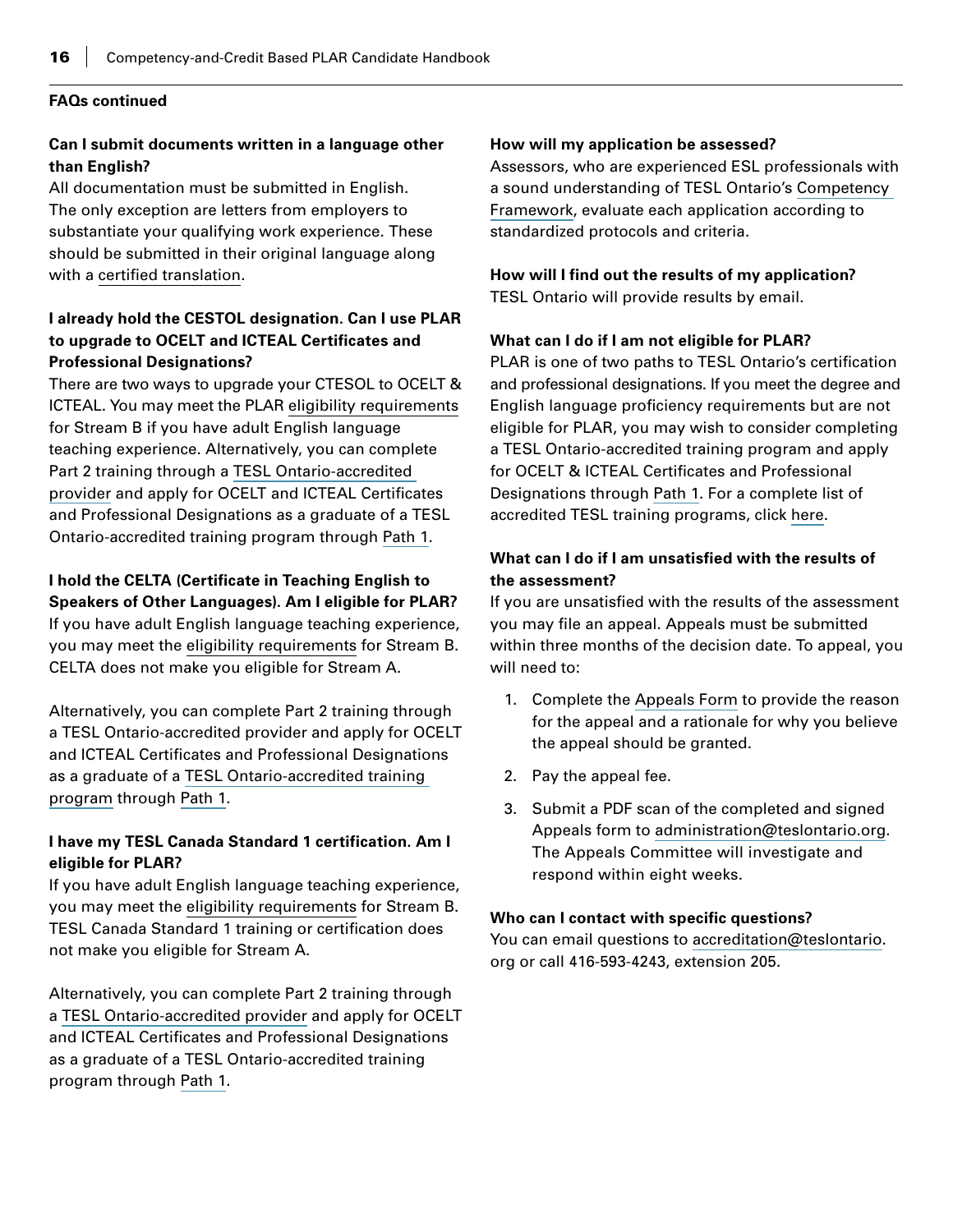# <span id="page-18-0"></span>**How to Self-Enroll in CLB Bootcamp and Introduction to PBLA for New Classroom Instructors**

| Access to the platform                         | <b>STEP</b><br>Go to the CCLB Learning Platform |
|------------------------------------------------|-------------------------------------------------|
| <b>Username</b>                                | Open your web browser and go to                 |
| Username                                       | https://learning.language.ca                    |
| Password                                       |                                                 |
| Password                                       | Locate the panel as shown.                      |
| Log in<br>Forgotten your username or password? |                                                 |
| New account                                    | <b>STEP</b>                                     |
|                                                | Log into your account<br>2                      |

username (or email address) and password, click the Log in button. If you do not have an account at the site, click "New account" and follow the instructions to create an

If you already have an account at this site, enter your

account. Confirm your account by following the steps outlined in the system message sent from CCLB Administrator to your email address (if the email does not arrive in your inbox, check your Junk or Spam folders). If you still cannot find the email, please contact the CCLB by email at [support@language.ca](mailto:mailto:support%40language.ca?subject=) for assistance.

Please avoid creating multiple accounts on the course site as any course work you do will only be linked to one account. Having multiple accounts will only create confusion for you, the user.

If you forget your username or password, simply click on the button on the login page that reads: "Forgotten your username or password?". You will receive a system email with instructions on how to reset your password.

NOTE: If your email changes, you can edit your own profile once you are logged in. You can find more information on this from our help page: <https://learning.language.ca/mod/page/view.php?id=9295>. This avoids the duplication of accounts. The change of email does not affect your ability to log into the course site.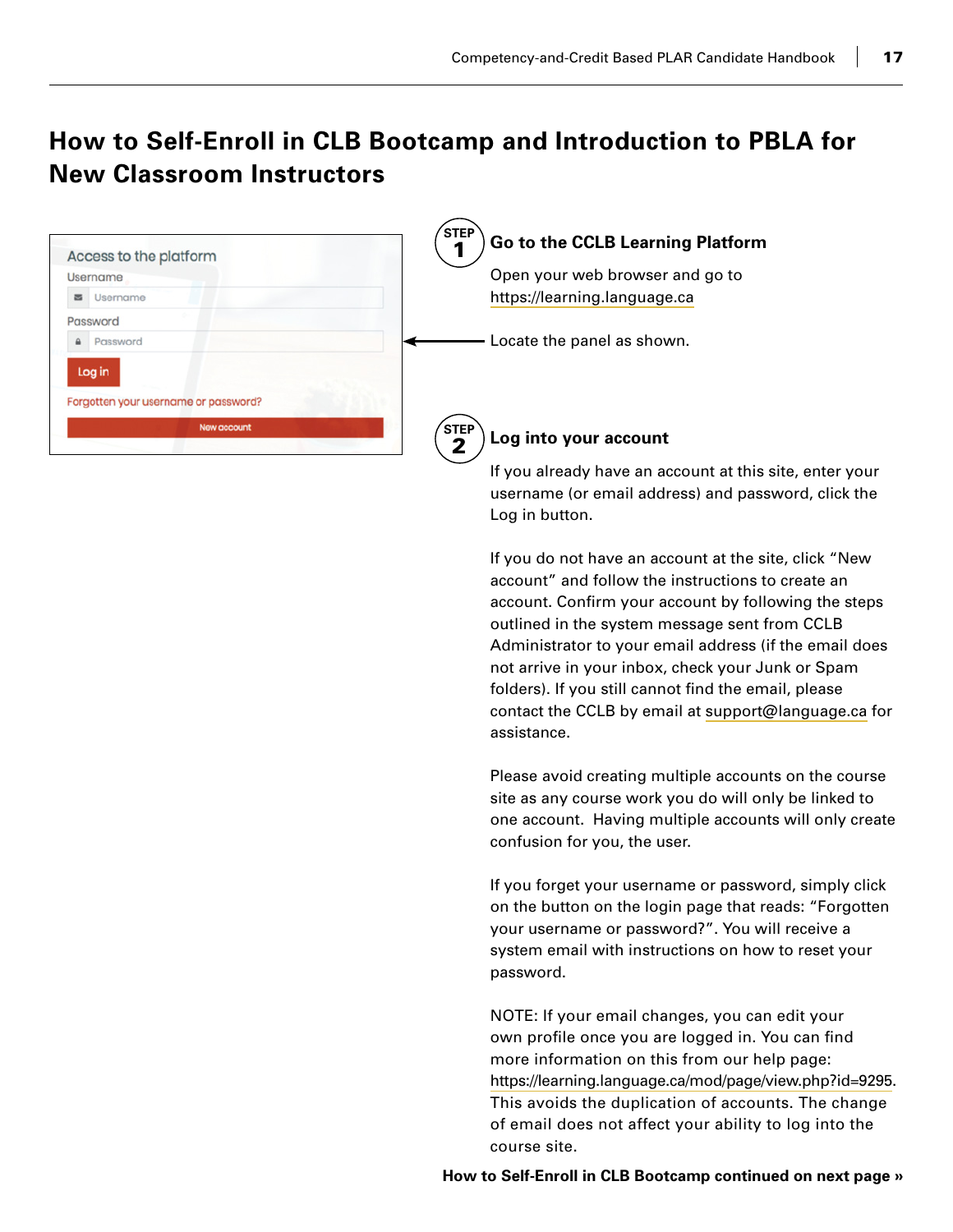#### **How to Self-Enroll in CLB Bootcamp continued**



# **for New Classroom Instructors**

The Introduction to PBLA course (self-directed) is available once the CLB Bootcamp is completed. The option to continue to the Introduction to PBLA for New Classroom Instructors needs to be selected upon successful completion of CLB Bootcamp (please see Step 4 above).

If you have any questions about how to self-enroll in these courses or encounter any technical issues, please contact the CCLB directly at **[support@language.ca](mailto:mailto:support%40language.ca?subject=)**